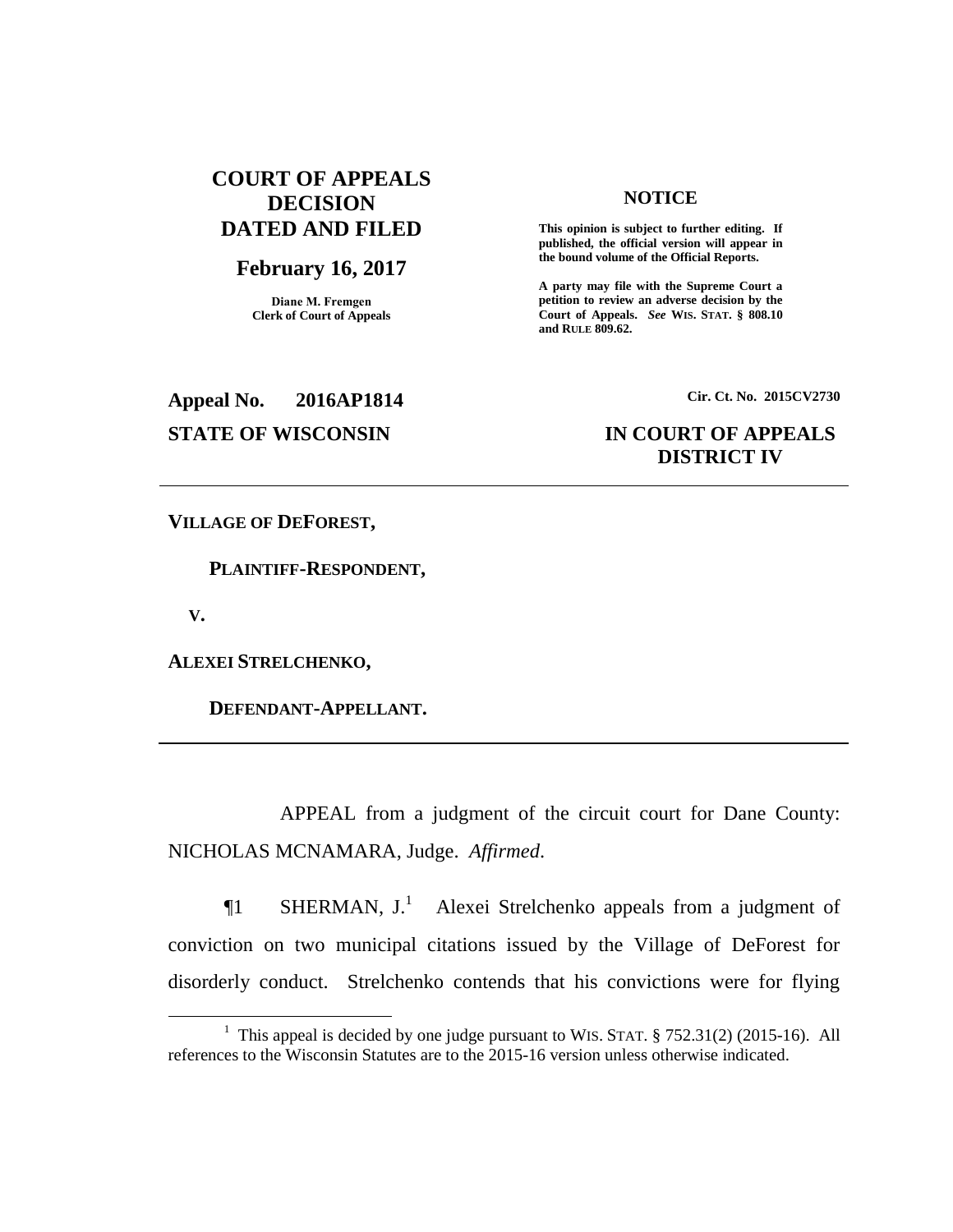drone aircraft, and that the Village lacks jurisdiction over drone aircraft due to federal preemption. For the reasons discussed below, I affirm.

## **BACKGROUND**

¶2 The record before this court on appeal is incomplete. Among other deficiencies, it contains no transcript of the proceedings before the circuit court. From the part of the record on appeal that is available, it is evident that the basis of this appeal is a jury trial in circuit court for Dane County on appeal de novo from municipal court for DeForest/Windsor. Verdicts for four separate citations were submitted to the jury. The jury found Strelchenko guilty on citations 1 and 2, each for disorderly conduct under a municipal ordinance that adopted WIS. STAT. § 947.01, and the jury acquitted Strelchenko on citations 3 and 4. Citation 3 was for disorderly conduct under that same ordinance, and citation 4 for was for "unlawful use of a drone," a municipal ordinance that incorporated WIS. STAT. § 942.10. The disorderly conduct citations did not contain any narrative setting forth the factual basis for the citations.

#### **DISCUSSION**

¶3 Much of Strelchenko's appellate brief is devoted to a discussion of his citation for illegal use of drone. However, Strelchenko was acquitted of that citation.

¶4 In order to have standing to appeal, a party must be "aggrieved by any appealable order or judgment." WIS. STAT. § 879.27(1). *See also Mutual Serv. Cas. Ins. Co. v. Koenigs*, 110 Wis. 2d 522, 525, 329 N.W.2d 157 (1983). A party is not aggrieved if the judgment is in their favor. *See MacIntyre v. Frank*, 48 Wis. 2d 550, 553, 180 N.W.2d 538 (1970) (concluding that where a judgment

2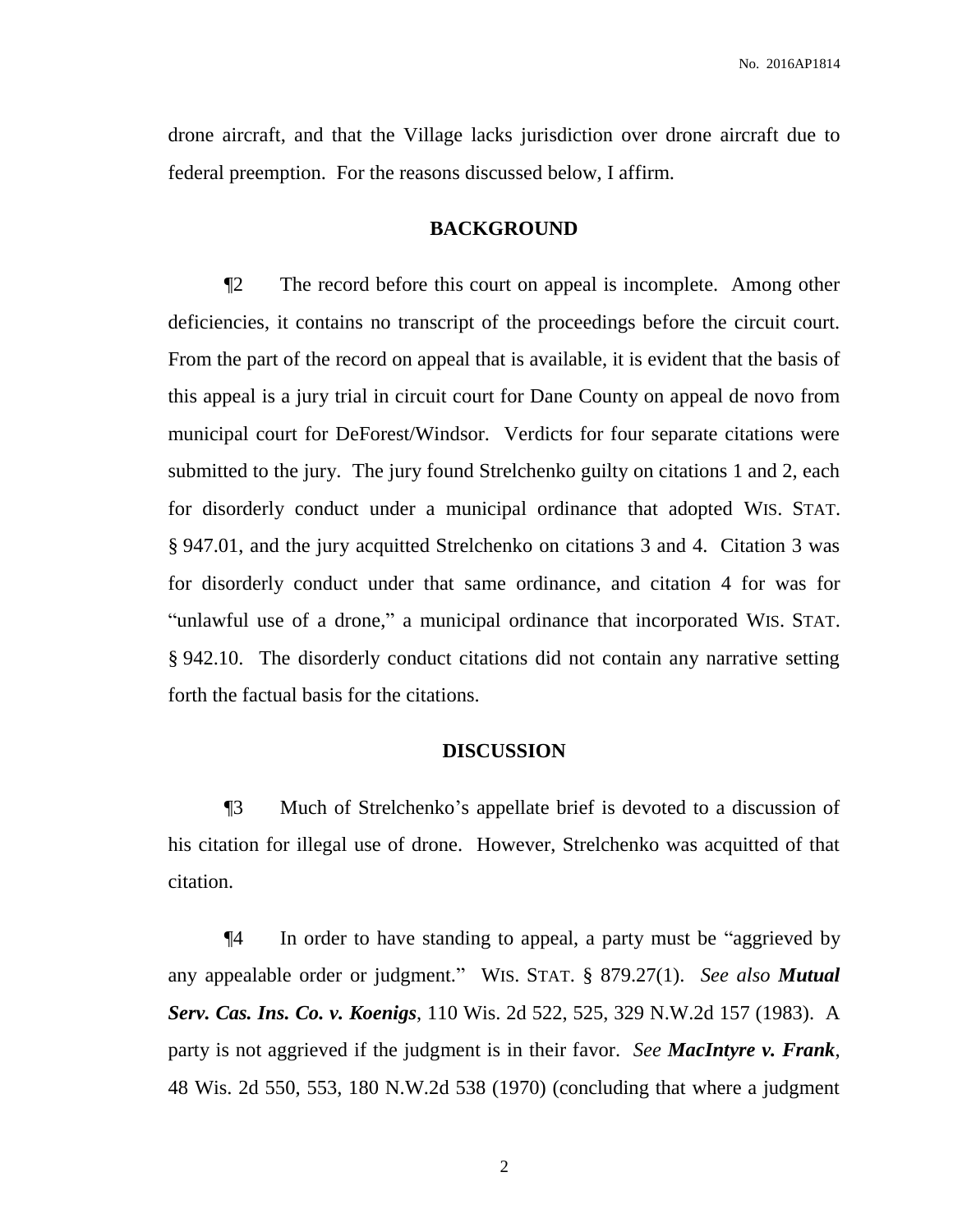No. 2016AP1814

is in a party's favor, the party is not aggrieved and "may not appeal from [the] judgment in his [or her] favor") (quoted source omitted). Because Strelchenko was acquitted of the citation for illegal use of a drone, he is not aggrieved by that charge and cannot appeal that aspect of the judgment. *See Ziebell v. Ziebell*, 2003 WI App 127, ¶8 n.1, 265 Wis. 2d 664, 666 N.W.2d 107 (appellant could raise issue on appeal for which he was aggrieved, but could not raise an issue for which he was not aggrieved).

¶5 Turning to Strelchenko's challenge of his convictions for disorderly conduct, Strelchenko's failure to include in the appellate record a transcript of the trial proceedings is fatal to his appeal. The burden is on the appellant to provide an appellate record sufficient for me to review his issues. *See State Bank of Hartland v. Arndt*, 129 Wis. 2d 411, 423, 385 N.W.2d 219 (Ct. App. 1986). Where the record is not complete, I will assume that the missing portions support every fact essential to sustain the circuit court's award. *Id.*

¶6 In the present appeal, the record does not contain a transcript of the jury trial. The record contains only municipal citation forms that recite that Strelchenko is alleged to have committed disorderly conduct and that list the date and location of such conduct. The nature of the conduct itself is not explained. A transcript of the trial might have related the testimony of witnesses regarding the conduct at such times and places that formed the basis of the citations, but there is no trial transcript before this court.

¶7 In his appellant's brief, Strelchenko asserts that his disorderly conduct is based upon his having flown drone aircraft and that federal preemption deprives the Village of jurisdiction over such conduct. However, Strelchenko includes no record citations to point me to anything in the record that sets forth

3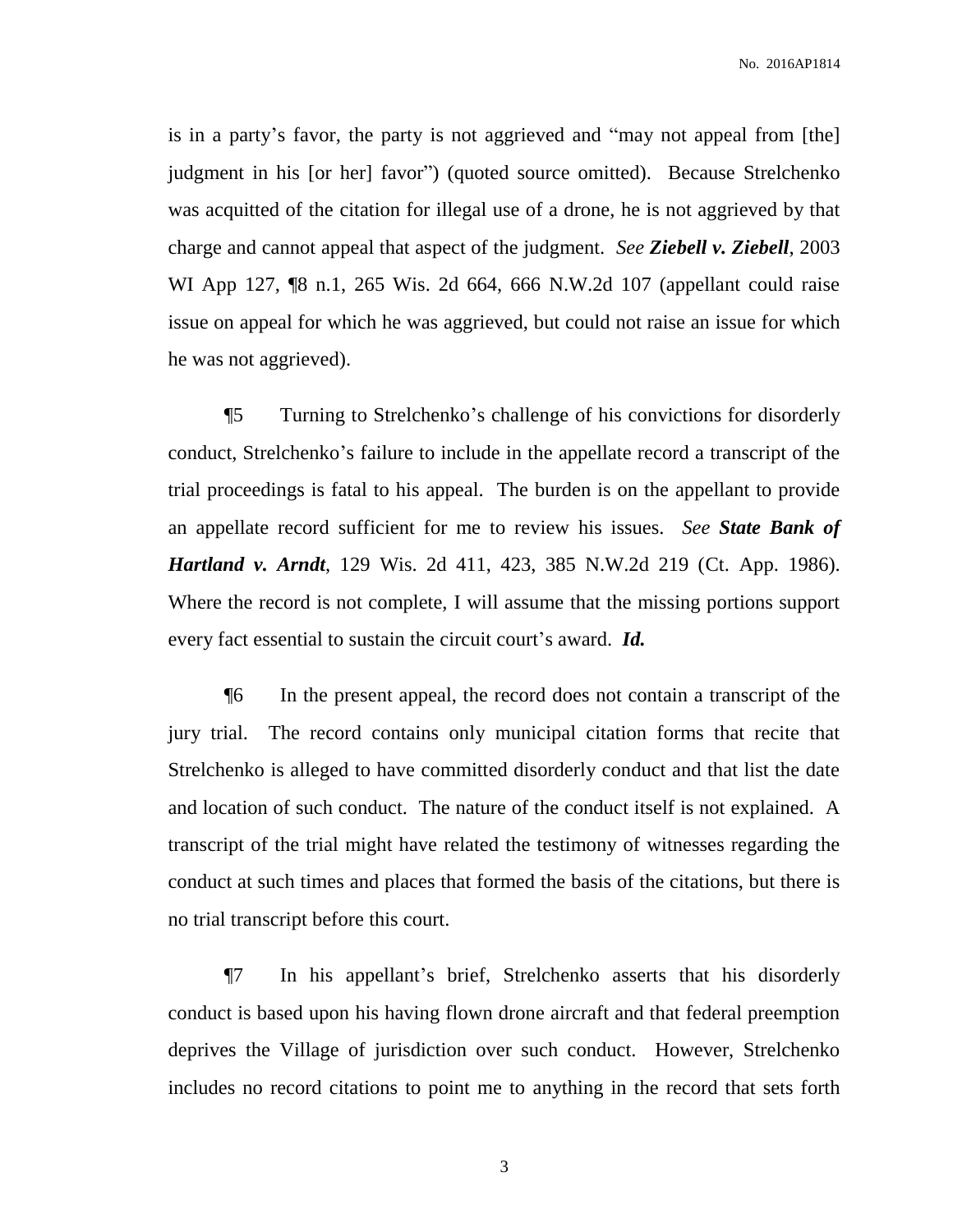any such factual basis for the disorderly conduct charges. My own examination of the record reveals no information whatsoever regarding the conduct which was alleged to have been disorderly.<sup>2</sup> See **Jenkins v. Sabourin**, 104 Wis. 2d 309, 313-

#### **DISORDERLY CONDUCT — § 947.01**

 $\overline{a}$ 

**Statutory Definition of the Crime.** Section 10.947.01 of the Village of DeForest Municipal Code, adopting § 947.01 of the Wisconsin Statutes, is committed by a person who, in a public or private place, engages in violent, abusive, indecent, profane, boisterous, unreasonably loud, or otherwise disorderly conduct under circumstances in which such conduct tends to cause or provoke a disturbance.

The defendant is charged with three separate counts of Disorderly Conduct.

The first citation alleges the defendant committed disorderly conduct at 309 Sunset Drive, Ian Ringstad residence, on Sunday[,] May 10, 2015.

The second citation alleges the defendant committed disorderly conduct at 409 Sunset Drive, Ed Schuette residence, on Sunday[,] May 10, 2015.

The third citation alleges the defendant committed disorderly conduct at 208 Cora Street, Kim Kriewaldt residence, on Sunday[,] May 10, 2015.

The defendant has entered a plea of not guilty to each citation which means the plaintiff must prove each and every element of each offense to a reasonable certainty by evidence that is clear, satisfactory and convincing.

**Burden of Proof.** Before you may find the defendant guilty of disorderly conduct, the Village of DeForest must prove by evidence which satisfies you to a reasonable certainty by evidence that is clear[,] satisfactory and convincing that the following two elements were present.

**Elements of the Offense That the Village Must Prove.** 1. The defendant engaged in violent, abusive, indecent, profane, boisterous, unreasonably loud or otherwise disorderly conduct.

2. The conduct of the defendant, under the circumstances as they then existed, tended to cause or provoke a disturbance.

**Meaning of "Disorderly Conduct."** "Disorderly conduct" may include physical acts or language or both.

(continued)

 $2^2$  The record does contain the jury instructions read to the jury by the court. I set forth the entire section on the disorderly conduct citations to demonstrate that no reference was made to the jury to drone aircraft or anything related to operation of a drone aircraft.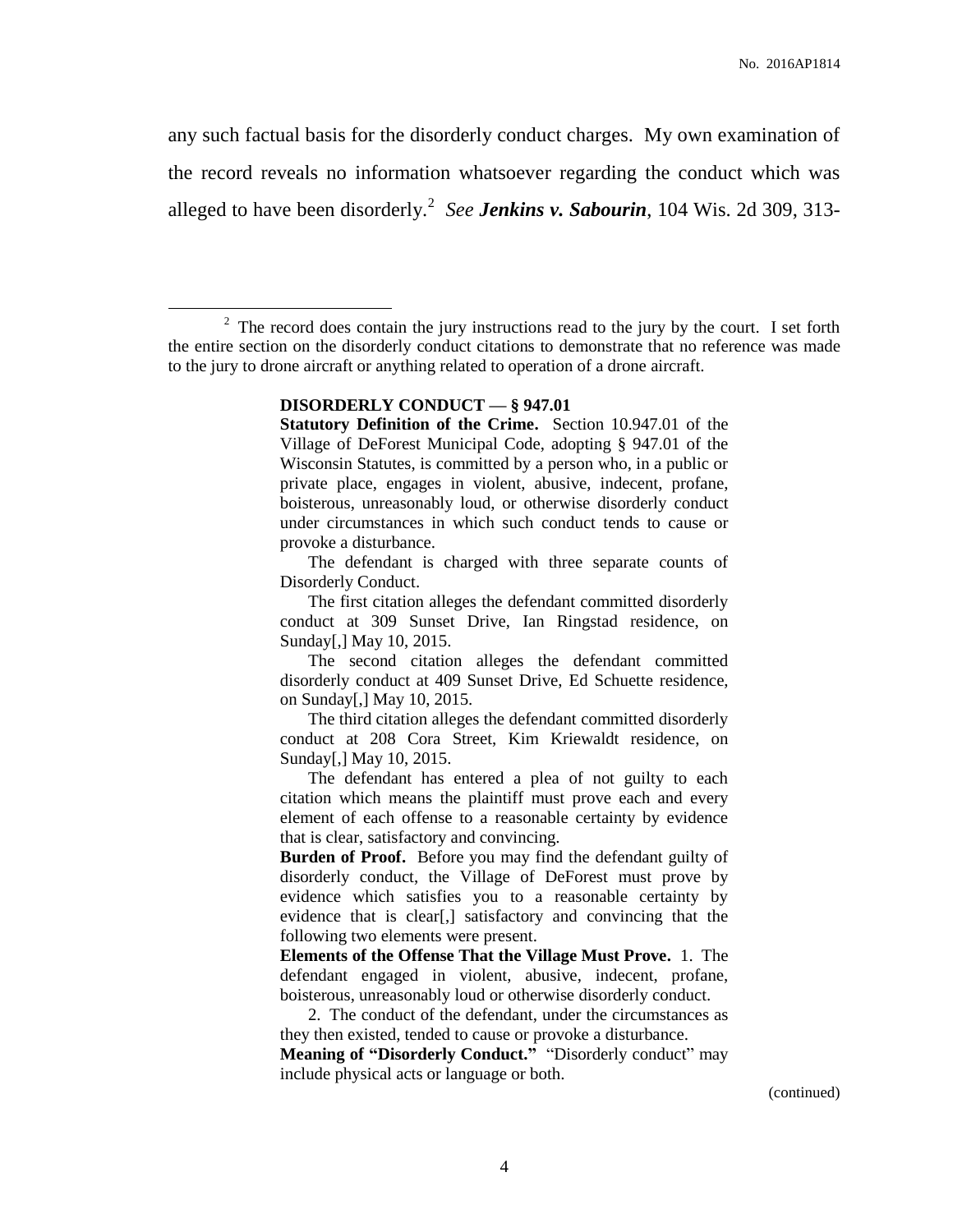14, 311 N.W.2d 600 (1981) (facts not included in the record before the circuit court will not be considered by this court). Consequently, any argument that the charges refer to conduct that is beyond the jurisdiction of the Village, the circuit court or this court, or that the nature of the charges imposes upon Strelchenko's exercise of his constitutional rights, is unsupported by the record and fails. *See Anic v. Board of Review of Town of Wilson*, 2008 WI App 71, ¶2 n.1, 311 Wis. 2d 701, 751 N.W.2d 870 (an appellant has the burden to direct the court's attention to portions of the record that support a claim).

> The general phrase "otherwise disorderly conduct" means conduct having a tendency to disrupt good order and provoke a disturbance. It includes all acts and conduct as are of a nature to corrupt the public morals or to outrage the sense of public decency, whether committed by words or acts. Conduct is disorderly although it may not be violent, abusive, indecent, profane, boisterous, or unreasonably loud if it is of a type which tends to disrupt good order and provoke a disturbance.

 $\overline{a}$ 

The principle upon which this offense is based is that in an organized society a person should not unreasonably offend others in the community. This does not mean that all conduct that tends to disturb another is disorderly conduct. Only conduct that unreasonably offends the sense of decency or propriety of the community is included. It does not include conduct that is generally tolerated by the community at large but that might disturb an oversensitive person.

**Meaning of "Tend to Cause or Provoke a Disturbance."** It is not necessary that an actual disturbance must have resulted from the defendant's conduct. The law requires only that the conduct be of a type that tends to cause or provoke a disturbance, under the circumstances as they then existed. You must consider not only the nature of the conduct but also the circumstances surrounding that conduct. What is proper under one set of circumstances may be improper under other circumstances. This element requires that the conduct of the defendant, under the circumstances as they then existed, tended to cause or provoke a disturbance.

**Jury's Decision.** If you are satisfied to a reasonable certainty by evidence that is clear, satisfactory and convincing that both elements of this offense have been proved, you should find the defendant guilty.

If you are not so satisfied, you must find the defendant not guilty.